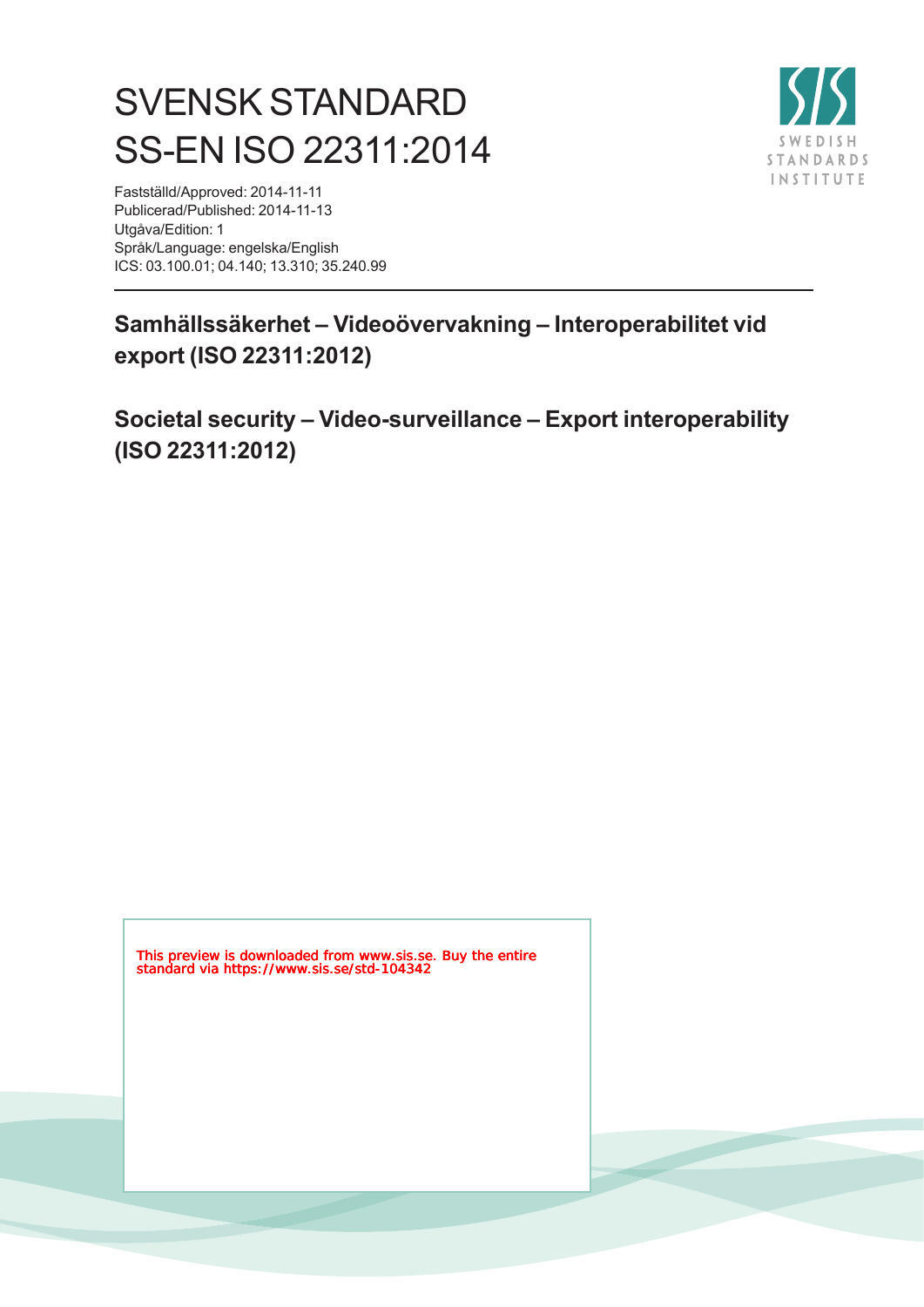# Standarder får världen att fungera

*SIS (Swedish Standards Institute) är en fristående ideell förening med medlemmar från både privat och offentlig sektor. Vi är en del av det europeiska och globala nätverk som utarbetar internationella standarder. Standarder är dokumenterad kunskap utvecklad av framstående aktörer inom industri, näringsliv och samhälle och befrämjar handel över gränser, bidrar till att processer och produkter blir säkrare samt effektiviserar din verksamhet.* 

#### **Delta och påverka**

Som medlem i SIS har du möjlighet att påverka framtida standarder inom ditt område på nationell, europeisk och global nivå. Du får samtidigt tillgång till tidig information om utvecklingen inom din bransch.

#### **Ta del av det färdiga arbetet**

Vi erbjuder våra kunder allt som rör standarder och deras tillämpning. Hos oss kan du köpa alla publikationer du behöver – allt från enskilda standarder, tekniska rapporter och standardpaket till handböcker och onlinetjänster. Genom vår webbtjänst e-nav får du tillgång till ett lättnavigerat bibliotek där alla standarder som är aktuella för ditt företag finns tillgängliga. Standarder och handböcker är källor till kunskap. Vi säljer dem.

#### **Utveckla din kompetens och lyckas bättre i ditt arbete**

Hos SIS kan du gå öppna eller företagsinterna utbildningar kring innehåll och tillämpning av standarder. Genom vår närhet till den internationella utvecklingen och ISO får du rätt kunskap i rätt tid, direkt från källan. Med vår kunskap om standarders möjligheter hjälper vi våra kunder att skapa verklig nytta och lönsamhet i sina verksamheter.

**Vill du veta mer om SIS eller hur standarder kan effektivisera din verksamhet är du välkommen in på www.sis.se eller ta kontakt med oss på tel 08-555 523 00.**

# Standards make the world go round

*SIS (Swedish Standards Institute) is an independent non-profit organisation with members from both the private and public sectors. We are part of the European and global network that draws up international standards. Standards consist of documented knowledge developed by prominent actors within the industry, business world and society. They promote cross-border trade, they help to make processes and products safer and they streamline your organisation.*

#### **Take part and have influence**

As a member of SIS you will have the possibility to participate in standardization activities on national, European and global level. The membership in SIS will give you the opportunity to influence future standards and gain access to early stage information about developments within your field.

#### **Get to know the finished work**

We offer our customers everything in connection with standards and their application. You can purchase all the publications you need from us - everything from individual standards, technical reports and standard packages through to manuals and online services. Our web service e-nav gives you access to an easy-to-navigate library where all standards that are relevant to your company are available. Standards and manuals are sources of knowledge. We sell them.

#### **Increase understanding and improve perception**

With SIS you can undergo either shared or in-house training in the content and application of standards. Thanks to our proximity to international development and ISO you receive the right knowledge at the right time, direct from the source. With our knowledge about the potential of standards, we assist our customers in creating tangible benefit and profitability in their organisations.

**If you want to know more about SIS, or how standards can streamline your organisation, please visit www.sis.se or contact us on phone +46 (0)8-555 523 00**



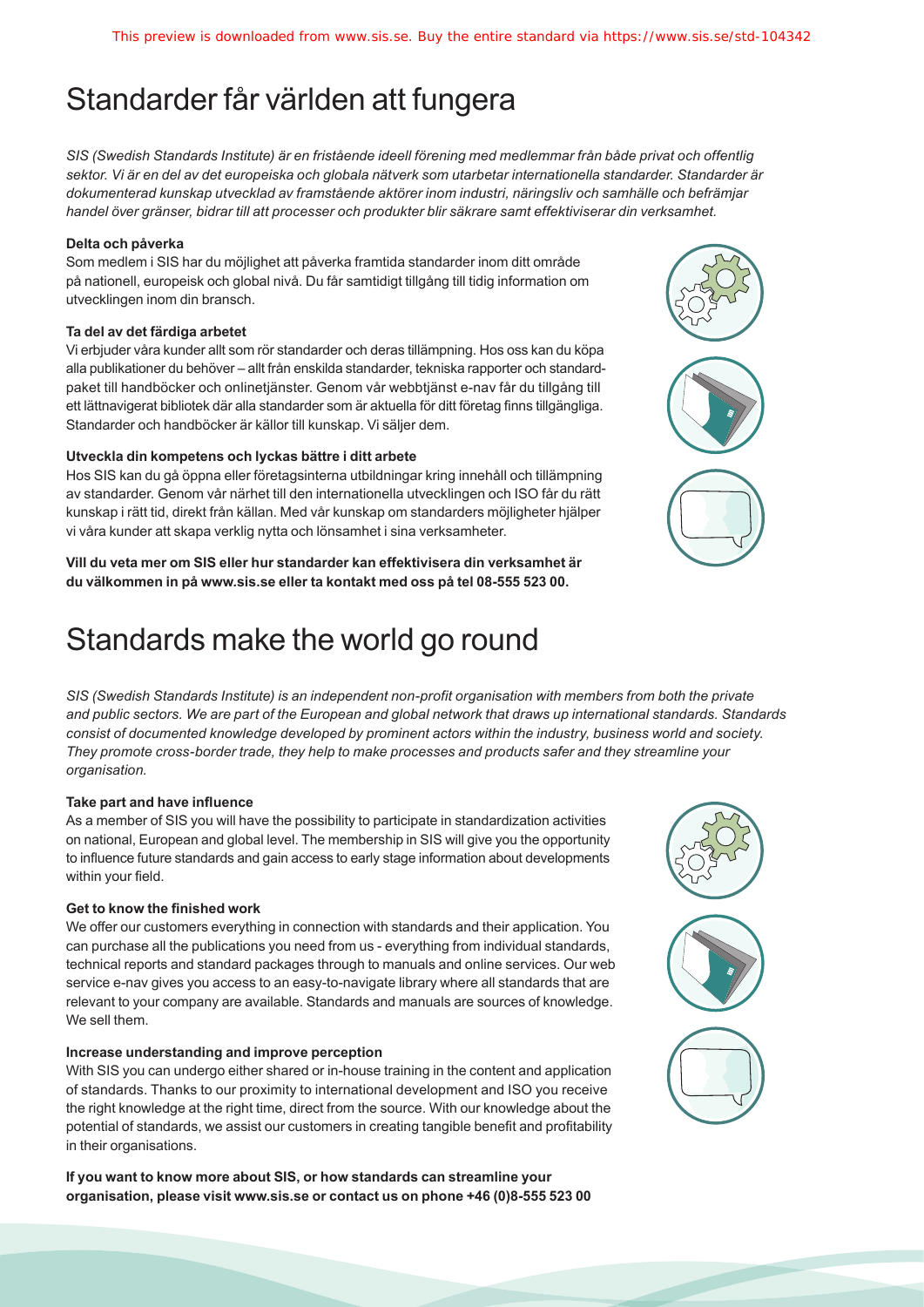Europastandarden EN ISO 22311:2014 gäller som svensk standard. Detta dokument innehåller den officiella engelska versionen av EN ISO 22311:2014.

The European Standard EN ISO 22311:2014 has the status of a Swedish Standard. This document contains the official version of EN ISO 22311:2014.

© Copyright / Upphovsrätten till denna produkt tillhör SIS, Swedish Standards Institute, Stockholm, Sverige. Användningen av denna produkt regleras av slutanvändarlicensen som återfinns i denna produkt, se standardens sista sidor.

© Copyright SIS, Swedish Standards Institute, Stockholm, Sweden. All rights reserved. The use of this product is governed by the end-user licence for this product. You will find the licence in the end of this document.

*Upplysningar om sakinnehållet i standarden lämnas av SIS, Swedish Standards Institute, telefon 08-555 520 00. Standarder kan beställas hos SIS Förlag AB som även lämnar allmänna upplysningar om svensk och utländsk standard.*

*Information about the content of the standard is available from the Swedish Standards Institute (SIS), telephone +46 8 555 520 00. Standards may be ordered from SIS Förlag AB, who can also provide general information about Swedish and foreign standards.*

Denna standard är framtagen av kommittén för Samhällssäkerhet, SIS / TK 494.

Har du synpunkter på innehållet i den här standarden, vill du delta i ett kommande revideringsarbete eller vara med och ta fram andra standarder inom området? Gå in på www.sis.se - där hittar du mer information.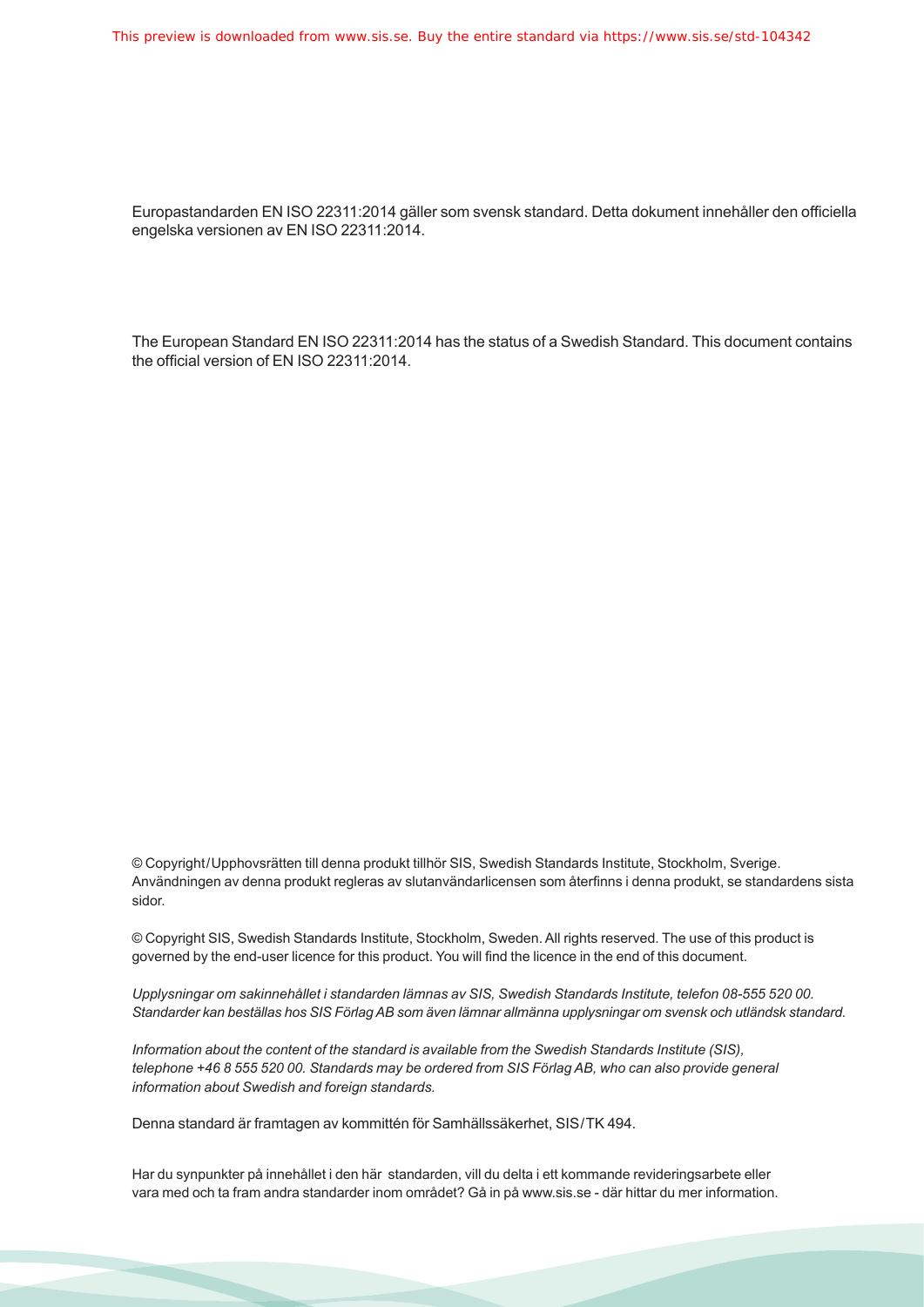This preview is downloaded from www.sis.se. Buy the entire standard via https://www.sis.se/std-104342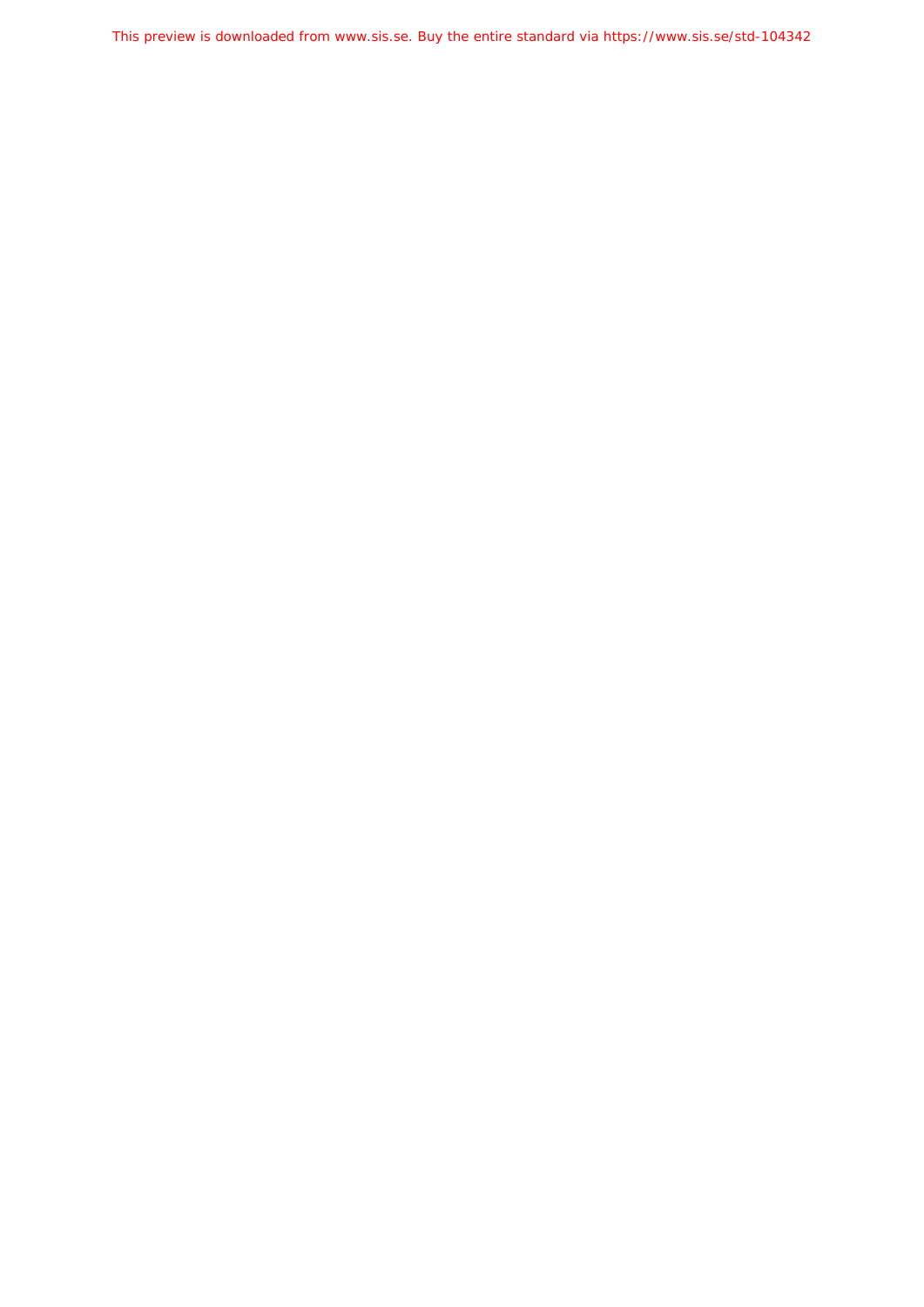# EUROPEAN STANDARD NORME EUROPÉENNE

# **EN ISO 22311**

# EUROPÄISCHE NORM

November 2014

ICS 03.100.01; 13.310; 35.240.99

English Version

### Societal security - Video-surveillance - Export interoperability (ISO 22311:2012)

Sécurité sociétale - Vidéosurveillance - Interopérabilité de l'export (ISO 22311:2012)

 Sicherheit und Schutz des Gemeinwesens - Videoüberwachung - Datenschnittstellen (ISO 22311:2012)

This European Standard was approved by CEN on 18 October 2014.

CEN members are bound to comply with the CEN/CENELEC Internal Regulations which stipulate the conditions for giving this European Standard the status of a national standard without any alteration. Up-to-date lists and bibliographical references concerning such national standards may be obtained on application to the CEN-CENELEC Management Centre or to any CEN member.

This European Standard exists in three official versions (English, French, German). A version in any other language made by translation under the responsibility of a CEN member into its own language and notified to the CEN-CENELEC Management Centre has the same status as the official versions.

CEN members are the national standards bodies of Austria, Belgium, Bulgaria, Croatia, Cyprus, Czech Republic, Denmark, Estonia, Finland, Former Yugoslav Republic of Macedonia, France, Germany, Greece, Hungary, Iceland, Ireland, Italy, Latvia, Lithuania, Luxembourg, Malta, Netherlands, Norway, Poland, Portugal, Romania, Slovakia, Slovenia, Spain, Sweden, Switzerland, Turkey and United Kingdom.



EUROPEAN COMMITTEE FOR STANDARDIZATION COMITÉ EUROPÉEN DE NORMALISATION EUROPÄISCHES KOMITEE FÜR NORMUNG

**CEN-CENELEC Management Centre: Avenue Marnix 17, B-1000 Brussels** 

Ref. No. EN ISO 22311:2014 E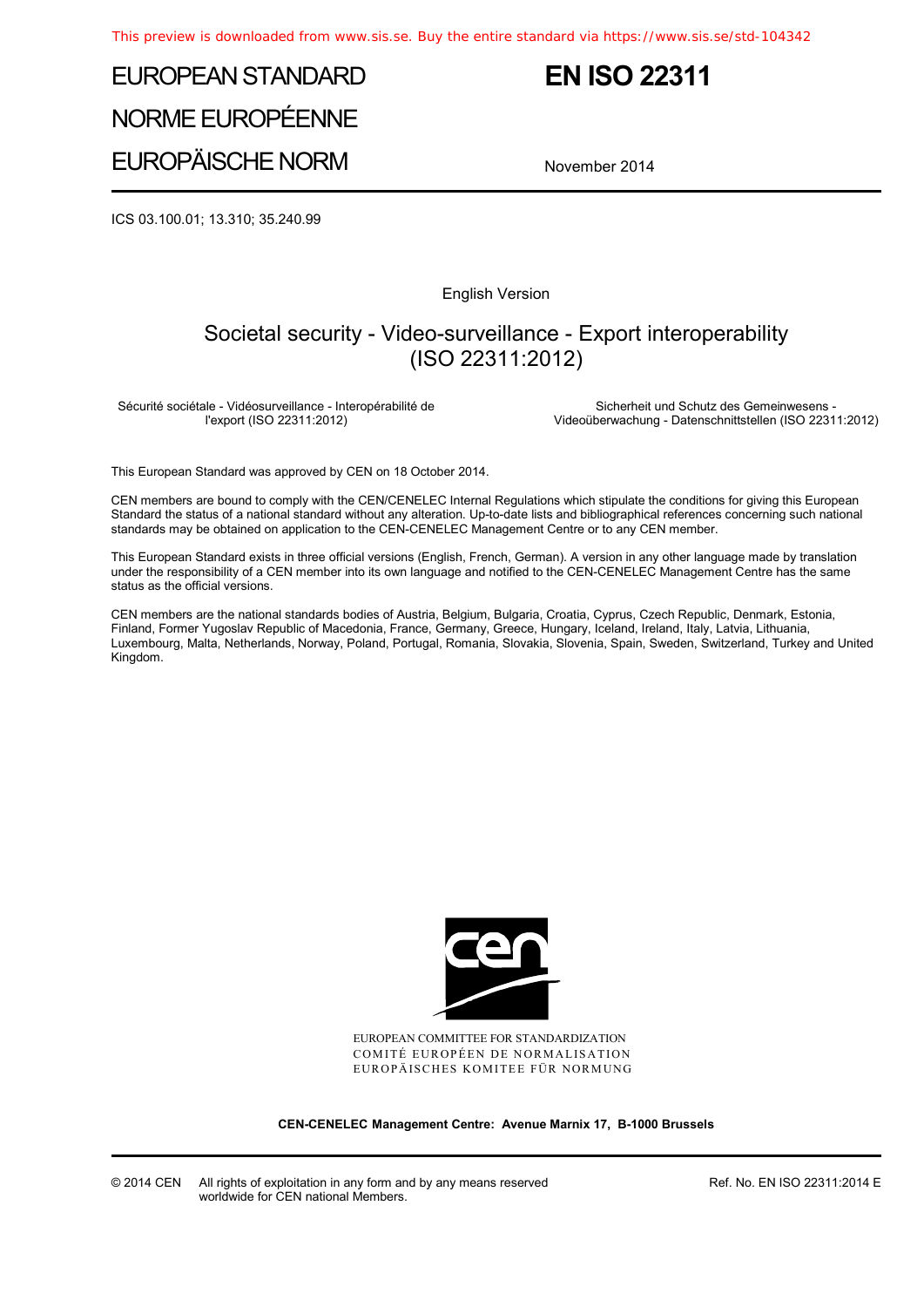# **Contents**

|   |                   | $\textbf{Scope} \texttt{} \texttt{} \texttt{} \texttt{} \texttt{} \texttt{} \texttt{} \texttt{} \texttt{} \texttt{} \texttt{} \texttt{} \texttt{} \texttt{} \texttt{} \texttt{} \texttt{} \texttt{} \texttt{} \texttt{} \texttt{} \texttt{} \texttt{} \texttt{} \texttt{} \texttt{} \texttt{} \texttt{} \texttt{} \texttt{} \texttt{} \texttt{} \texttt{} \texttt{} \texttt{} \texttt{$ |  |
|---|-------------------|-----------------------------------------------------------------------------------------------------------------------------------------------------------------------------------------------------------------------------------------------------------------------------------------------------------------------------------------------------------------------------------------|--|
|   |                   |                                                                                                                                                                                                                                                                                                                                                                                         |  |
| 3 |                   |                                                                                                                                                                                                                                                                                                                                                                                         |  |
|   | 4.1<br>4.2        | Concept 3<br>Relation with other standards 5                                                                                                                                                                                                                                                                                                                                            |  |
| 5 | 5.2<br>5.3<br>5.4 |                                                                                                                                                                                                                                                                                                                                                                                         |  |
|   |                   |                                                                                                                                                                                                                                                                                                                                                                                         |  |
|   |                   |                                                                                                                                                                                                                                                                                                                                                                                         |  |
|   |                   |                                                                                                                                                                                                                                                                                                                                                                                         |  |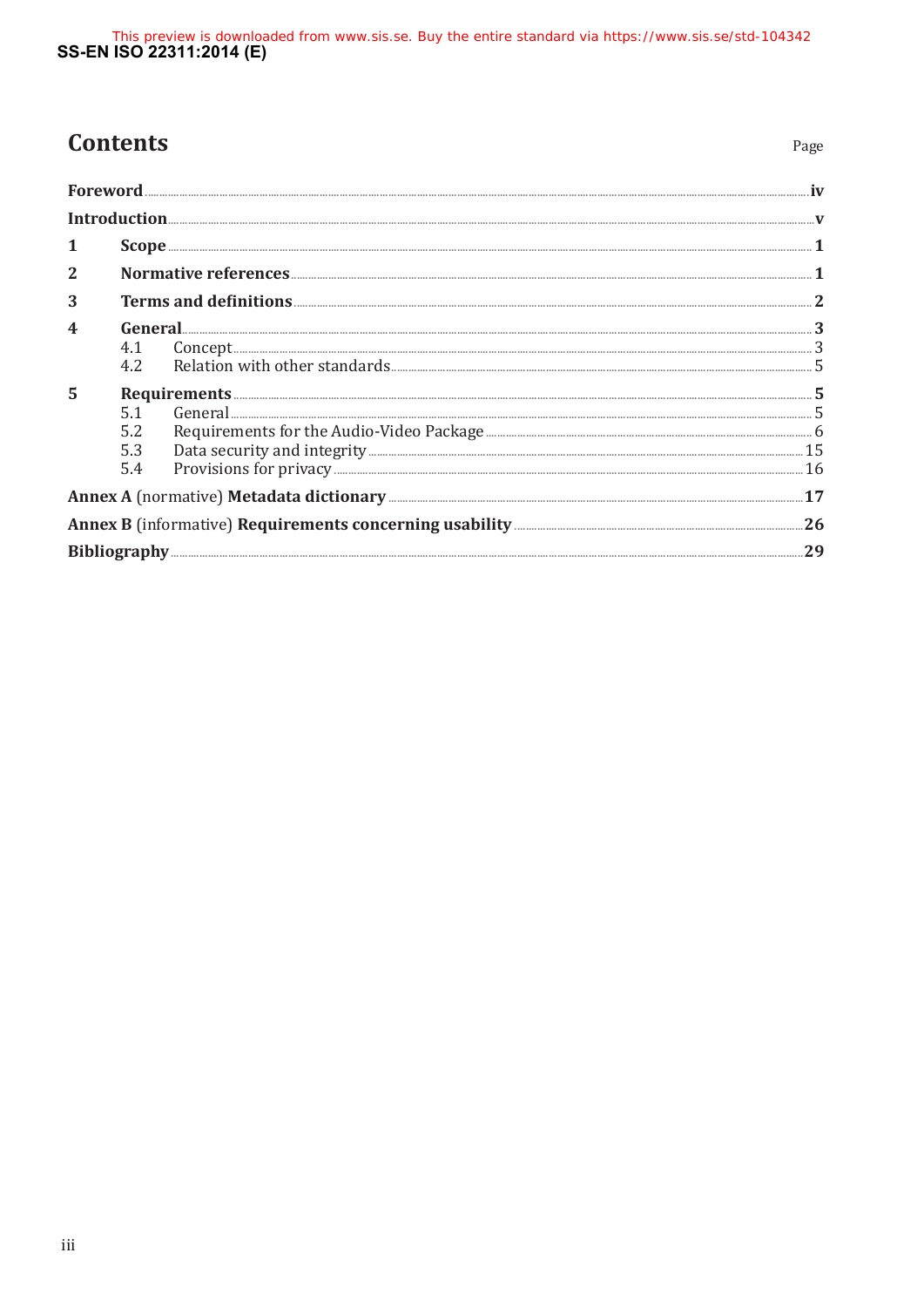## <span id="page-6-0"></span>**Foreword**

The text of ISO 22311:2012 has been prepared by Technical Committee ISO/TC 223 "Societal security" of the International Organization for Standardization (ISO) and has been taken over as EN ISO 22311:2014 by Technical Committee CEN/TC 391 "Societal and Citizen Security" the secretariat of which is held by NEN.

This European Standard shall be given the status of a national standard, either by publication of an identical text or by endorsement, at the latest by May 2015, and conflicting national standards shall be withdrawn at the latest by May 2015.

Attention is drawn to the possibility that some of the elements of this document may be the subject of patent rights. CEN [and/or CENELEC] shall not be held responsible for identifying any or all such patent rights.

According to the CEN-CENELEC Internal Regulations, the national standards organizations of the following countries are bound to implement this European Standard: Austria, Belgium, Bulgaria, Croatia, Cyprus, Czech Republic, Denmark, Estonia, Finland, Former Yugoslav Republic of Macedonia, France, Germany, Greece, Hungary, Iceland, Ireland, Italy, Latvia, Lithuania, Luxembourg, Malta, Netherlands, Norway, Poland, Portugal, Romania, Slovakia, Slovenia, Spain, Sweden, Switzerland, Turkey and the United Kingdom.

#### **Endorsement notice**

The text of ISO 22311:2012 has been approved by CEN as EN ISO 22311:2014 without any modification.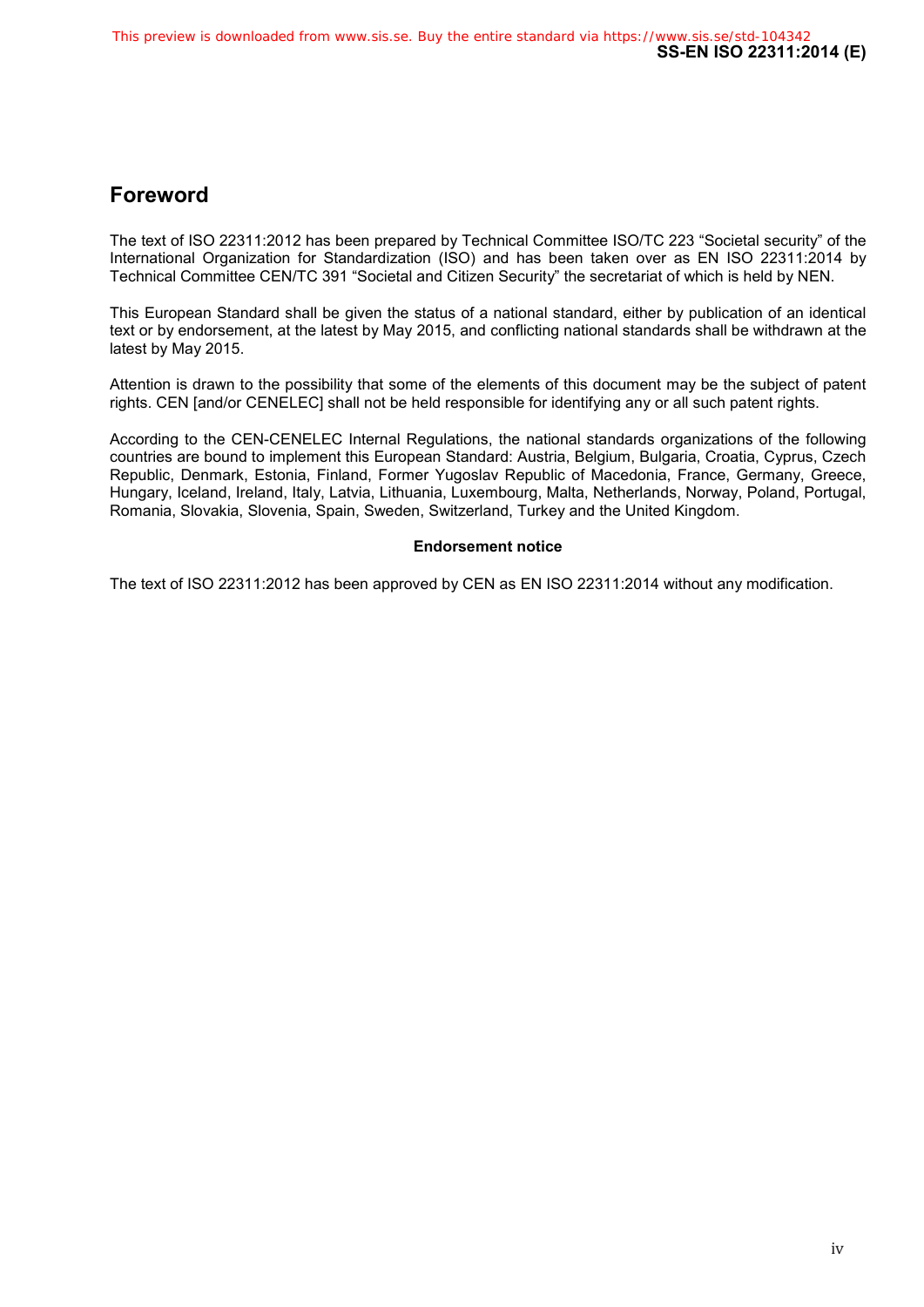## <span id="page-7-0"></span>**Introduction**

Video-surveillance is a crucial asset in intelligence collection, crime prevention, crisis management, forensic applications etc. The minimum requirement in societal security is for the authorities to be able to rapidly use the data collected by different CCTV systems from given locations.

This International Standard provides an export interoperability profile which constitutes the exchange format and minimum technical requirements that ensure that the digital video-surveillance contents exported are compatible with the replay systems, establish an appropriate level of quality and contain all the context information (metadata) necessary for their processing.

It is crucial for societal security that present and future video-surveillance systems implement this interface to allow efficient forensic processing of the material produced, often in massive quantities.

This International Standard also contains provisions to ensure that privacy measures can be implemented to protect the rights of the individuals.

This International Standard does not impose implementation methods or technological solutions. It relies heavily on individual technical standards separately developed and concentrates on minimum necessary profiles or subsets thereof to achieve its societal security objectives.

This International Standard is a blend of profiles of standards and practices, which combined, will achieve a minimum level of interoperability.

This implementation has only been possible because of standards produced by the following bodies:

- ISO/IEC JTC 1/SC 29/WG 11, Coding of moving pictures and audio (MPEG);
- ISO/IEC JTC 1/SC 29/WG 1, Coding of still pictures (JPEG);
- IEC/TC 79, Alarm systems and electronic security (including its European equivalent CENELEC/TC 79, Alarm systems and electronic security);
- ITU, International Telecommunication Union;
- IETF, Internet Engineering Task Force;
- SMPTE, Society of Motion Picture and Television Engineers;
- NATO, Standardization Agency.

The normative Annex A contains a metadata dictionary.

The importance of having images stored and presented to the user in such a way that their use is facilitated is presented in the informative Annex B.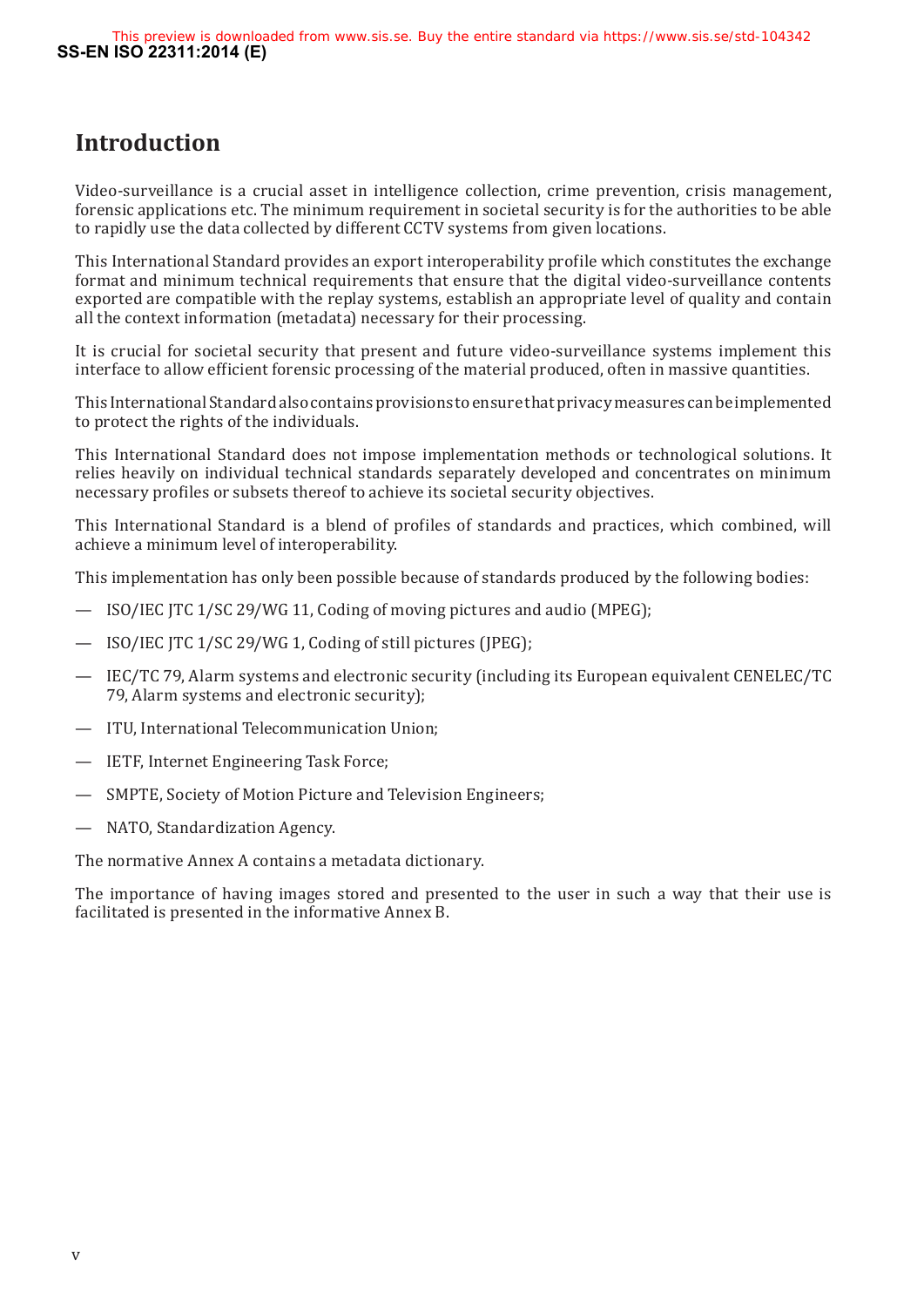# <span id="page-8-0"></span>**Societal security — Video-surveillance — Export interoperability**

### **1 Scope**

This International Standard is mainly for societal security purposes and specifies a common output file format that can be extracted from the video-surveillance contents collection systems (stand alone machines or large scale systems) by an exchangeable data storage media or through a network to allow end-users to access digital video-surveillance contents and perform their necessary processing. The means of exchange are not part of this International Standard.

This common output file format relies on a combination of several technical standards that individually are not restrictive enough to provide the requested interoperability. These standards are formally referenced to avoid duplications or divergence. When appropriate to improve the interoperability, subsets or a limited number only of these standards are called.

Since video-surveillance recording often includes taking records of citizens, requirements relating to privacy, use of the records and their disposal are also considered.

Based on the above mentioned technical standards, the following format components are covered:

- Video;
- Audio;
- Metadata:
	- Descriptive (location, camera identifier, etc.)
	- Dynamic (date, time, pan, tilt, zoom, identification results, etc.)
- Encapsulation/packaging for the output file;
- Data/access security and integrity;
- Provisions for privacy;
- Informative data regarding the presentation to users.

### **2 Normative references**

The following referenced documents are indispensable for the application of this document. For dated references, only the edition cited applies. For undated references, the latest edition of the referenced document (including any amendments) applies.

ISO/IEC 10918-1:1994, *Information technology — Digital compression and coding of continuous-tone still images: Requirements and guidelines — Part 1*

ISO/IEC 10918-5, *Information technology— Digital compression and coding of continuous-tone still images: JPEG File Interchange Format (JFIF) — Part 5*1)

ISO/IEC 14496-2:2004, *Information technology — Coding of audio-visual objects — Part 2: Visual*

ISO/IEC 14496-3:2009, *Information technology — Coding of audio-visual objects — Part 3: Audio*

<sup>1)</sup> To be published.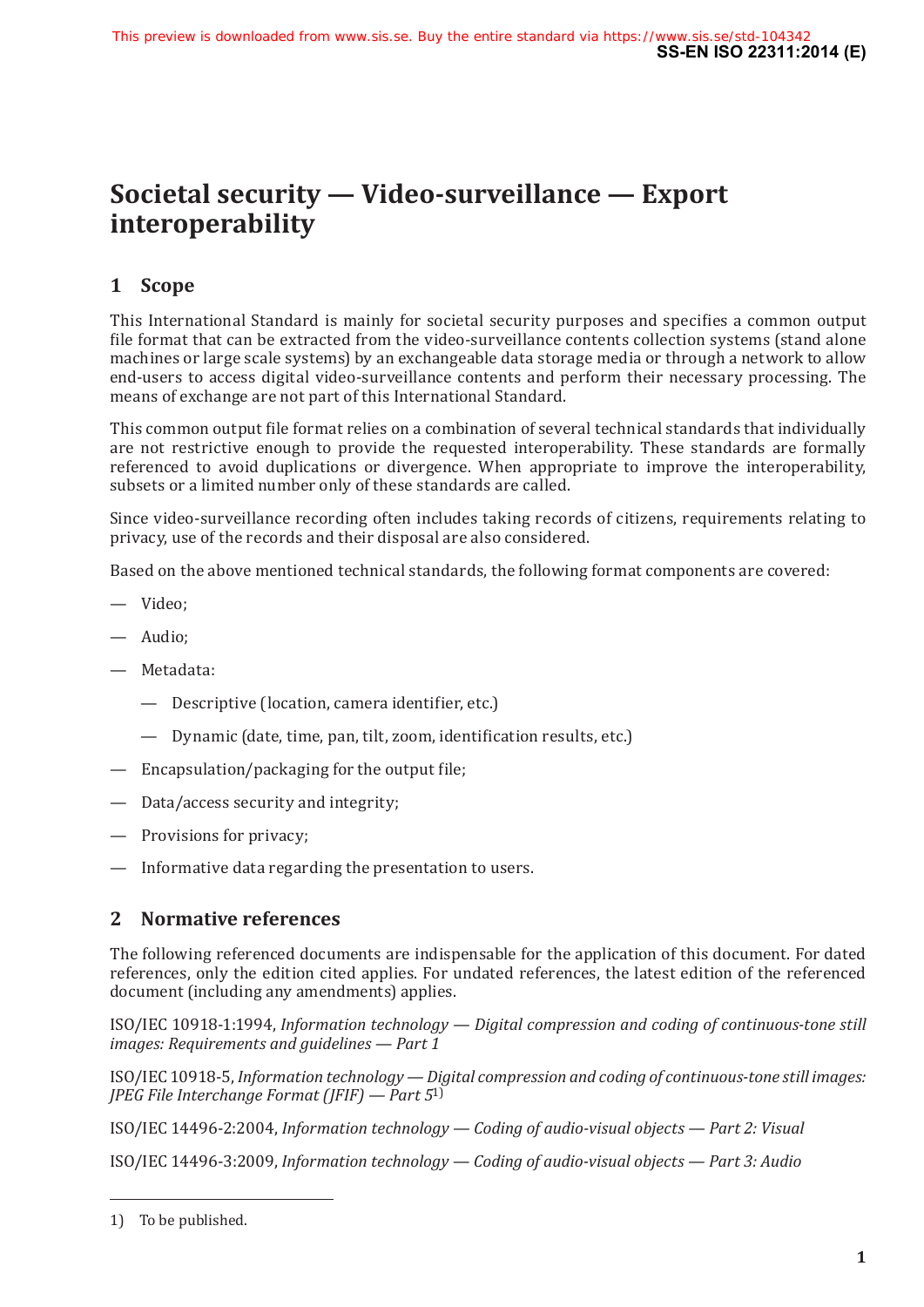<span id="page-9-0"></span>ISO/IEC 14496-10:2012, *Information technology — Coding of audio-visual objects — Part 10: Advanced Video Coding*

ISO/IEC 14496-12:2012, *Information technology — Coding of audio-visual objects — Part 12: ISO base media file format*

ISO/IEC 14496-14:2003, *Information technology— Coding of audio-visual objects— Part 14: MP4 file format*

ISO/IEC 14496-15:2010, *Information technology — Coding of audio-visual objects — Part 15: Advanced Video Coding (AVC) file format*

ISO/IEC15444-1:2004, *Information technology— JPEG 2000 image coding system: Core coding system— Part1*

ISO/IEC 23000-10, *Information technology — Multimedia application format (MPEG-A) — Part 10: Surveillance application format*2)

IEC 62676-1-1, V*ideo surveillance systems for use in security applications — Part 1-1: Video system requirements*3)

IEC 62676-2-3, *Video surveillance systems for use in security applications — Part 2-3: Video transmission protocols — IP interoperability implementation based on web services*4)

ITU-T/Rec G.711, *Pulse code modulation (PCM) of voice frequencies*

SMPTE RP210.11-2008, *Metadata Dictionary Contents*

SMPTE 335M-2001, *Metadata Dictionary Structure*

SMPTE 336M-2007, *Data Encoding Protocol Using Key-Length Value*

### **3 Terms and definitions**

For the purposes of this document, the following terms and definitions apply.

#### **3.1**

#### **video-surveillance**

surveillance by video means

#### **3.2**

#### **forensic**

related to or used in courts of law

NOTE This applies to video-surveillance used to produce legal evidence.

### **3.3**

#### **metadata**

information to describe audiovisual content and data essence in a format defined by ISO or any other authority

EXAMPLE Time and date, text strings, location identifying data, audio and any other associated, linked or processed information.

#### **3.4**

#### **static metadata**

data associated with a digital image aside from the pixel values that does not change over time (or at least does not change over the addressed sequence)

<sup>2)</sup> To be published.

<sup>3)</sup> To be published.

<sup>4)</sup> To be published.